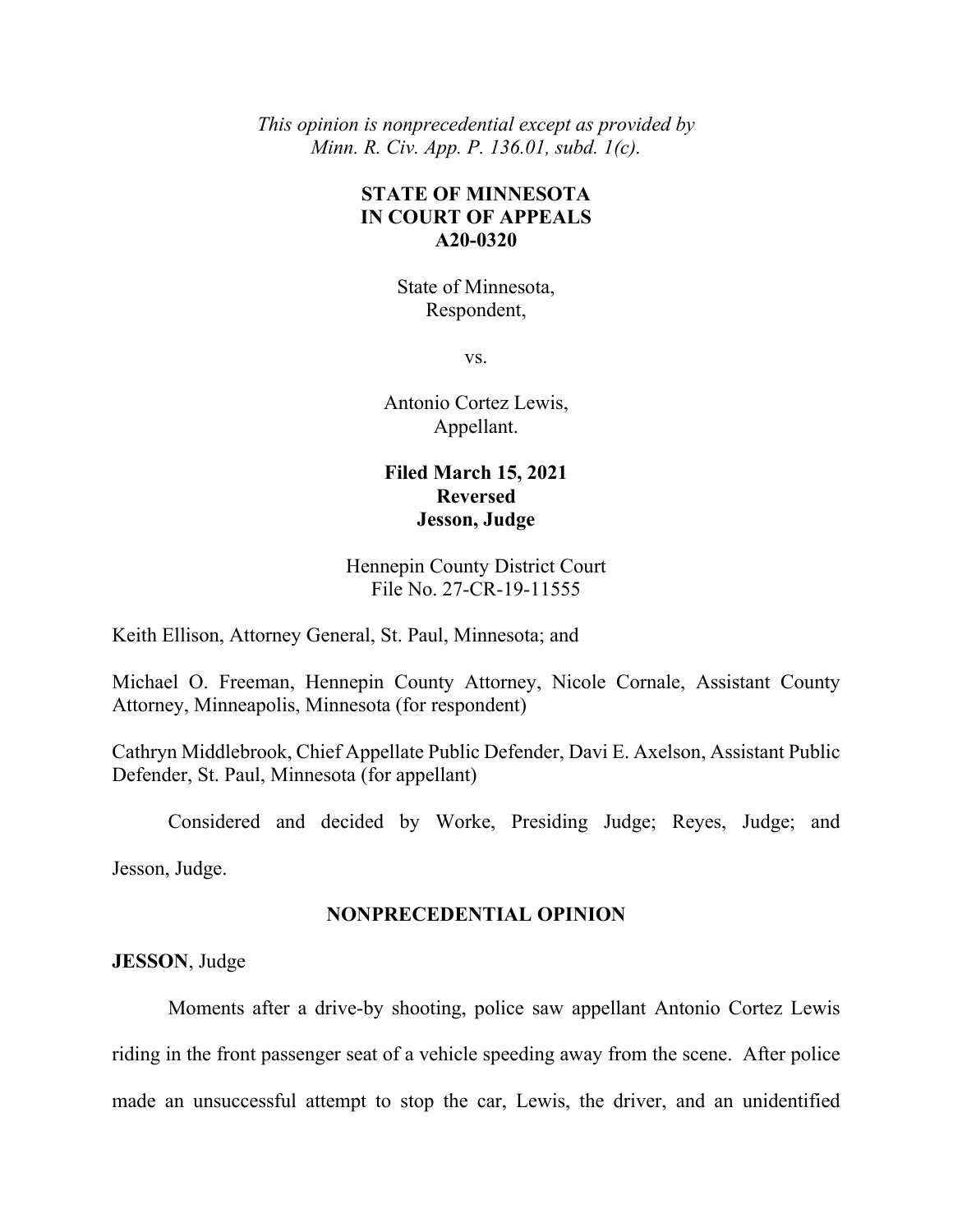backseat passenger eventually abandoned the vehicle and fled from police on foot. Police found a .45-caliber Springfield handgun in the car's rear passenger area. Lewis was apprehended on a later date and admitted that he was present when the shots were fired but denied participating in the shooting.

The state charged Lewis with aiding and abetting the drive-by shooting<sup>1</sup> and unlawful possession of a firearm or ammunition.<sup>2</sup> The state introduced cellphone videos showing Lewis in possession of a purported 9mm handgun in the days leading up to the shooting and argued to the jury that Lewis possessed and fired a 9mm handgun—that police never found—on the night of the shooting. The jury acquitted Lewis of aiding and abetting the drive-by shooting, but guilty of unlawful possession of a firearm or ammunition. Lewis challenges the sufficiency of the evidence supporting the jury's guilty verdict. Because we conclude that the evidence is not sufficient to prove, beyond a reasonable doubt, that Lewis possessed a firearm or ammunition, we reverse.

### **FACTS**

At trial, the state's theory of the case was that Lewis and Jamar McLane participated in a drive-by shooting near a Minneapolis residence, and that Lewis fired a 9mm handgun during the shooting. The jury ultimately acquitted Lewis of aiding and abetting, but

<sup>&</sup>lt;sup>1</sup> Minn. Stat. § 609.66, subd. 1e(b) (2018).

<sup>&</sup>lt;sup>2</sup> Minn. Stat. § 624.713, subd. 1(2) (2018).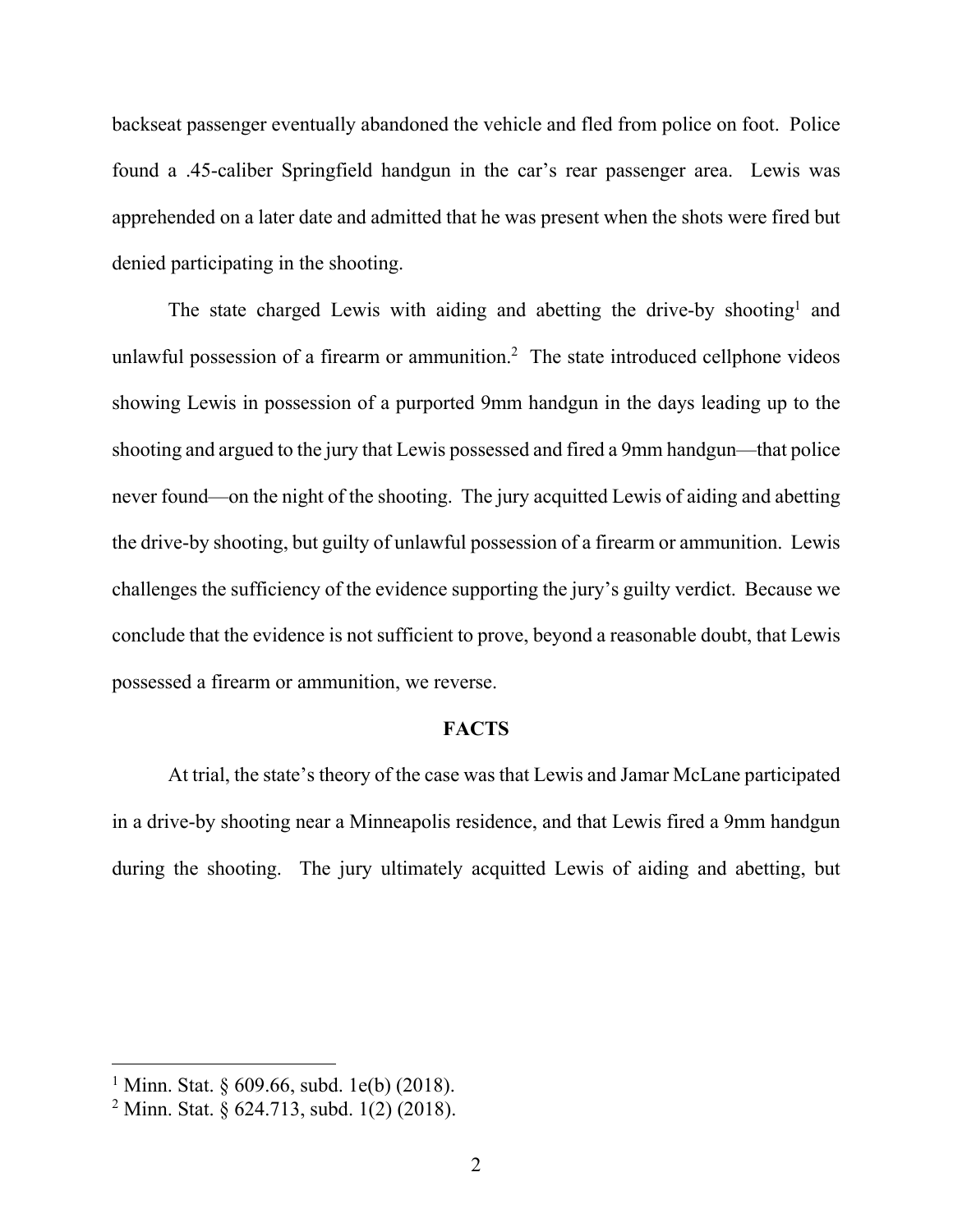convicted him of unlawful possession of a firearm. With the exception of several details, the parties generally agree as to the facts proved at trial:

On March 24, 2019, a group of people were visiting J.J.'s residence while J.J. was away. At about 1:00 a.m., J.J. returned home and asked the guests to leave. Suddenly, gunfire broke out outside. Bullets entered the residence through the windows and hit walls. J.J. and a guest were both shot.

Nearby, two police officers heard the gunfire and drove towards the sound of the shots. They saw a white Kia driving with its lights off at a high speed away from where they heard the shots. The officers stopped the Kia by pulling their squad car in front of it. Squad car and body camera videos depicting the interaction were played at trial, and police officers involved in the stop testified to their recollection of it. There were three men in the Kia—the driver (later identified as McLane), a front-seat passenger (later identified as Lewis), and a back-seat passenger (who was never identified). When the officers got out of their squad car and instructed the men to raise their hands, the men did not initially comply. Lewis made movements that one officer testified looked like he "was probably hiding something underneath the seats."<sup>3</sup> The officers had their guns drawn and pointed at the men in the Kia.

 $3$  We observe that, although the officer testified that Lewis's movements made it look like he was hiding something underneath the seats, the video evidence of the stop clearly demonstrate that Lewis moved towards the front of the Kia, not toward the rear passenger area where the gun at issue in this case was ultimately discovered.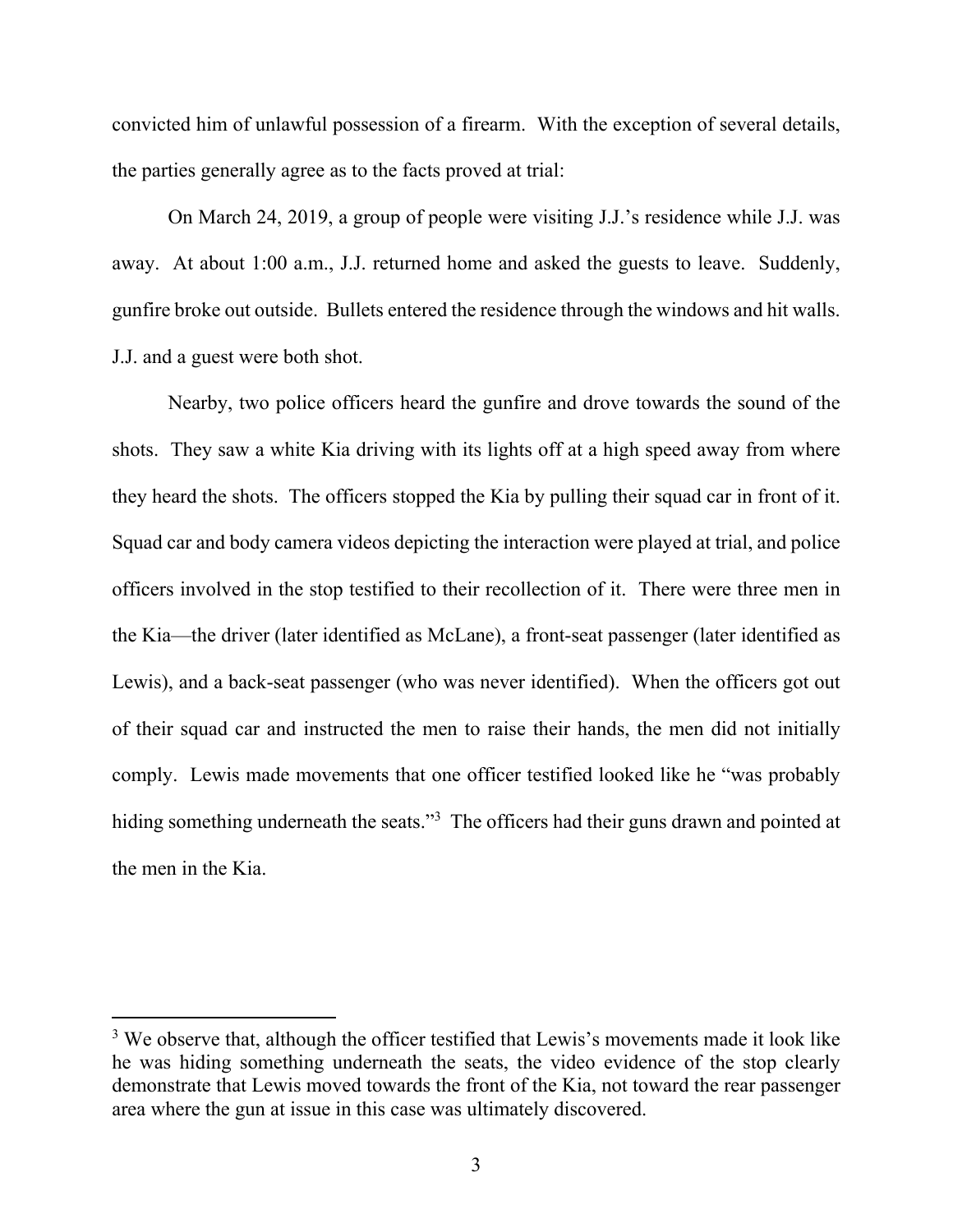Two more police officers arrived in a second squad car, pulled behind the Kia, and exited their vehicle. In order to avoid a crossfire, an officer standing in front of the Kia moved to its side. When she did, the Kia sped off.

All of the officers pursued the Kia in their squad cars. After a short chase, the Kia stopped and its occupants fled from the police on foot. Police apprehended McLane not long afterwards. McLane told police that "the gun" was in the Kia. When asked whether it was just one gun, McLane responded that he did not know.

A K9 officer, attempting to locate the other occupants of the car, led police to a shack in a nearby residential back yard where the dog alerted. There was no person in the shack, but police found a black jacket that appeared to be similar to one that the front-seat passenger in the Kia had been wearing.

Police searched the Kia. They discovered a Springfield .45-caliber handgun in the rear passenger area, partially underneath the front seat. Fully loaded, the Springfield would hold 14 rounds (one round in the chamber, 13 rounds in the magazine). There were no rounds in either the magazine or the chamber. Police also found a box of .45-caliber ammunition in the vehicle. The box was missing exactly 14 rounds. There were no discharged cartridge casings in the car. But the officers found two cell phones and an alcohol bottle in the Kia.

 A team of forensic scientists was dispatched to the residence to process the crime scene. They found discharged cartridge casings along the exterior of the house, as well as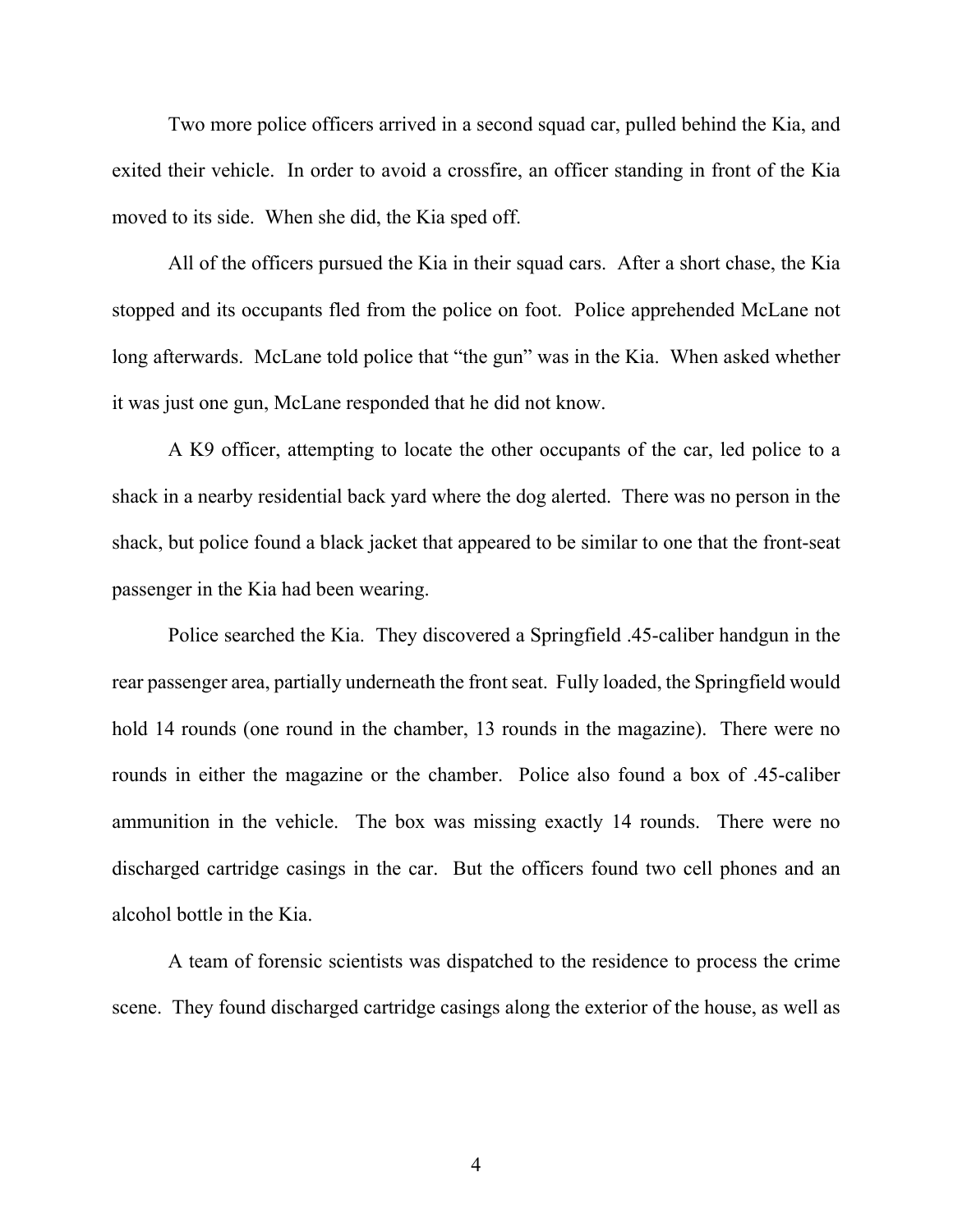discharged cartridge casings across the street on the sidewalk.<sup>4</sup> There were two distinct groupings of these casings across the street from the residence. There was one group of 9mm discharged cartridge casings and one group of .45-caliber discharged cartridge casings. In the .45-caliber group, there were 13 casings and one live round, totaling 14 rounds—the same amount of rounds that the Springfield could hold and the amount missing from the ammunition box. Forensic testing could not determine whether the .45-caliber discharged cartridge casings had been fired from the Springfield.

Other forensic scientists compared fingerprints and DNA found in and on the Kia to known samples of Lewis and McLane. Lewis's fingerprints and palm prints were found in several areas—on multiple locations on the exterior of the Kia and on the alcohol bottle. A DNA mixture of four or more individuals was discovered on the Springfield. The major DNA profile of that mixture matched McLane's DNA sample. The scientist conducting the DNA analysis could not determine whose DNA might have been a minor profile in the mixture. But Lewis's DNA sample matched (or was very likely a contributor to) DNA mixtures on the black jacket found in the shed and the alcohol bottle.

Turning to the cellphones in the Kia, police found two short videos on one that depicted Lewis holding a 9mm handgun. The videos were "created" on March 21 and 23,

<sup>&</sup>lt;sup>4</sup> In total, the scientists found 13 .40-caliber discharged cartridge casings, 13 .45-caliber discharged cartridge casings, 26 9mm discharged cartridge casings, and one live .45-caliber round. A firearms specialist testified that the 26 9mm discharged cartridge casings that were found at the scene were fired by four distinct 9mm guns.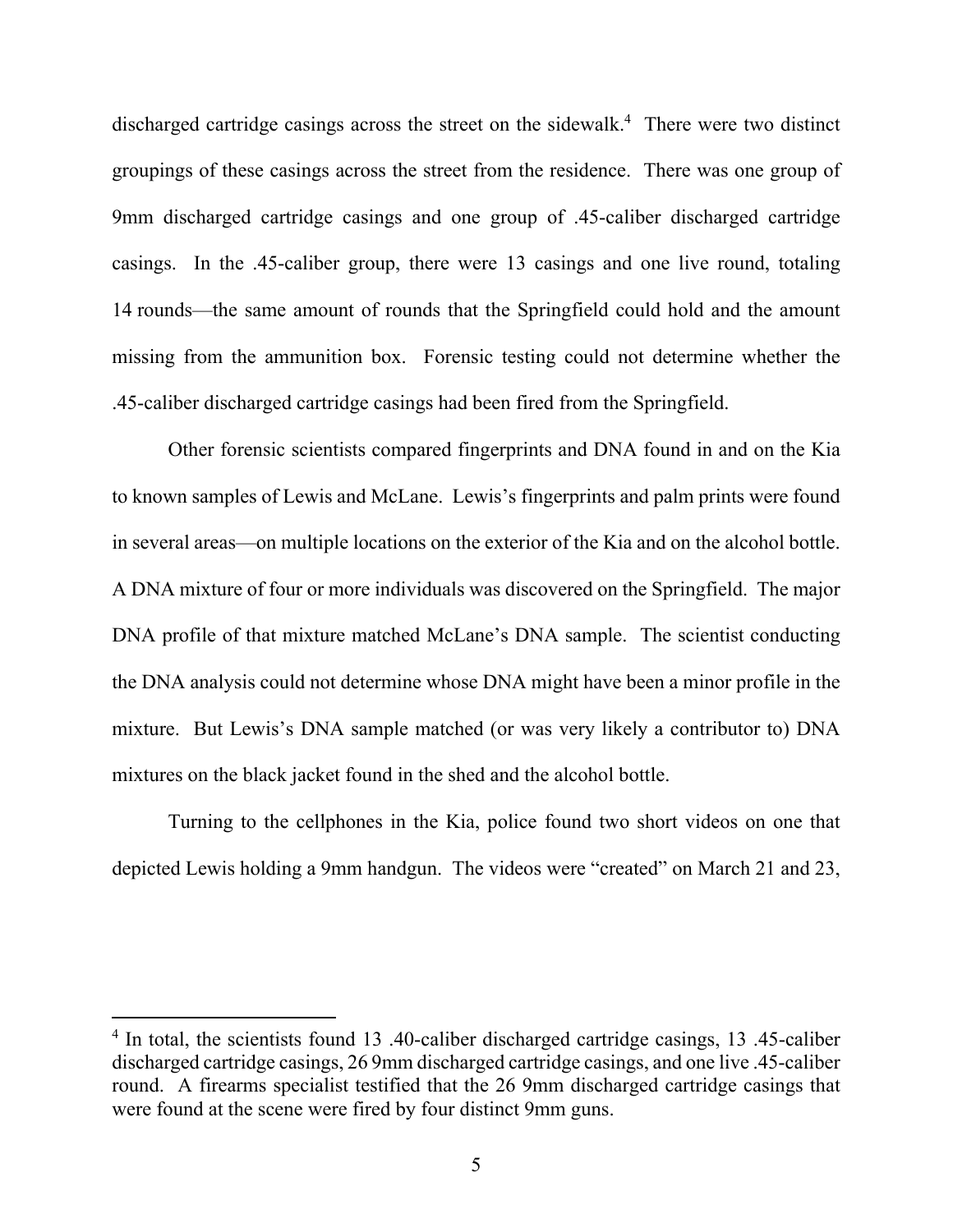2019, meaning that they were either filmed, downloaded to the phone, or edited on those dates.<sup>5</sup>

A police sergeant eventually interviewed Lewis about the incident. Lewis initially denied being present or involved in the shooting and subsequent chase. But when the sergeant gave the address of the shooting, Lewis appeared nervous. He denied knowing McLane, but when shown a picture of him, he identified McLane by his nickname. Even after the sergeant confronted Lewis with evidence that he was present—his fingerprints, DNA, and the videos on the cellphone—Lewis maintained that he was not there. But ultimately, after further questioning, Lewis admitted that he was present. He claimed that McLane had set him up. He admitted that he saw McLane with a gun in the car. He admitted that "shots were fired." When asked what he had done with "his gun," Lewis said that "there was a gun" but refused to admit where it was.

In its closing arguments, the state attempted to persuade the jury that Lewis participated in drive-by shooting by possessing and firing a 9mm handgun—likely the 9mm handgun shown in the cellphone videos. The state did not argue to the jury that Lewis possessed the Springfield—instead, the state argued that it was likely that McLane fired the Springfield because it had McLane's DNA "all over it."

The jury found Lewis not guilty of drive-by shooting, but guilty of unlawful possession of a firearm or ammunition. The district court sentenced Lewis to 60 months in prison. This appeal follows.

<sup>&</sup>lt;sup>5</sup> The state also introduced generic photographs of a Taurus 9mm Slim handgun, which appeared to be the model of the gun in the videos.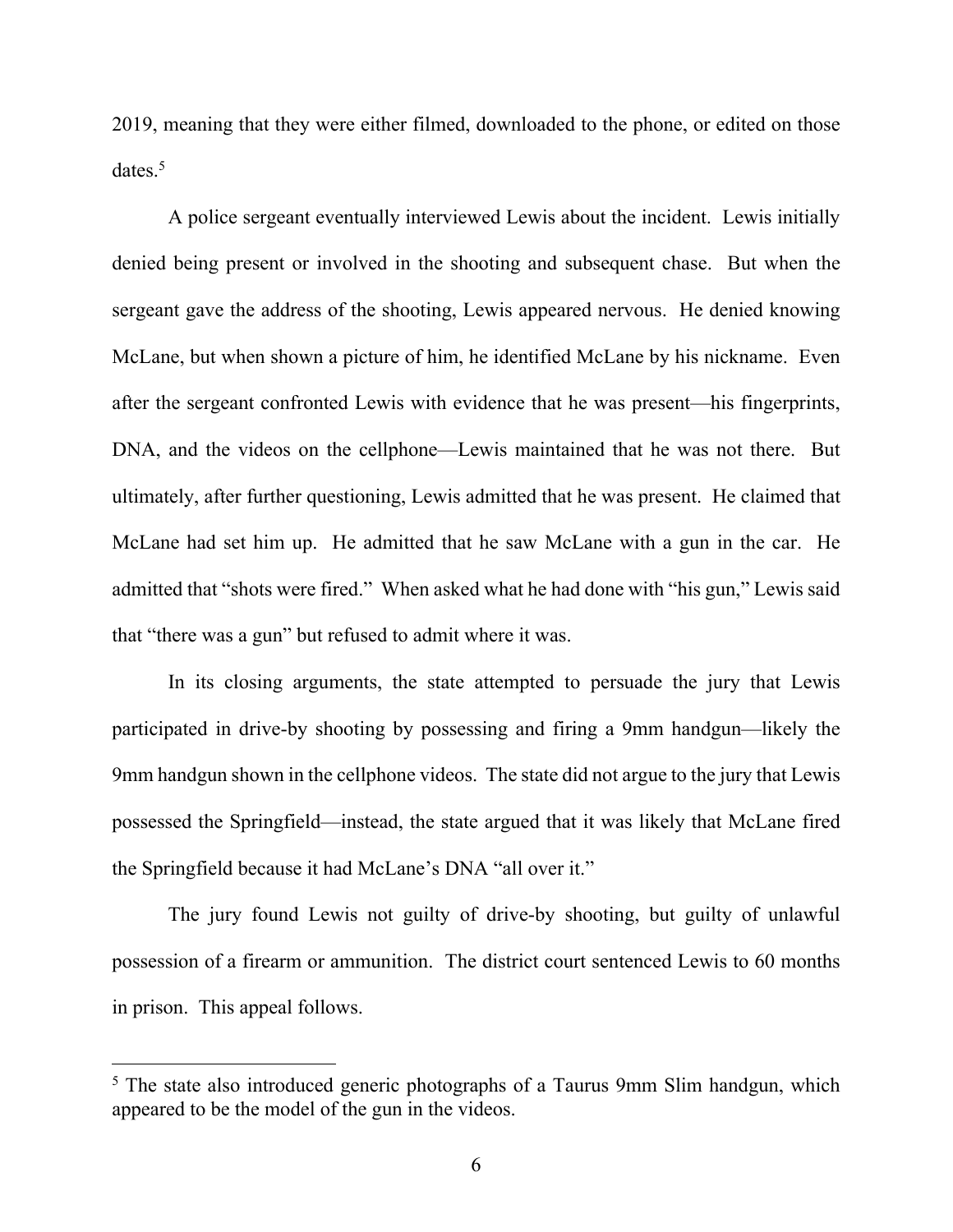#### **DECISION**

Lewis argues that the evidence is not sufficient to support his conviction because it fails to prove an essential element of unlawful possession of a firearm or ammunition that he *possessed* a firearm or ammunition.6

This case is somewhat unique in that the state argued to the jury that Lewis was guilty of unlawfully possessing a 9mm handgun, but now argues on appeal that the evidence is sufficient to prove that Lewis possessed the Springfield. In fact, the state concedes that by acquitting Lewis of aiding and abetting the drive-by shooting, the jury rejected the theory that Lewis possessed a 9mm gun that was fired during the shooting. We agree that the jury clearly rejected the theory that Lewis possessed a 9mm handgun on the night of the shooting. As a result, we restrict our analysis to whether the evidence is sufficient to establish, beyond a reasonable doubt, that Lewis possessed the Springfield.<sup>7</sup>

When reviewing the sufficiency of the evidence, we conduct "a painstaking analysis" of the record to determine whether the evidence, when viewed in the light most favorable

 $6$  Lewis also argues that (1) the district court plainly erred by failing to instruct the jury as to what act of possession he was guilty of, and (2) the district court erred by allowing the state to introduce inadmissible evidence. Because we ultimately conclude that the evidence is not sufficient to support the jury's guilty verdict, we address only that issue.

<sup>7</sup> We acknowledge that the state charged Lewis with possession of a firearm *or ammunition*, and that the state introduced evidence that ammunition was also discovered in the Kia. But it is clear, based on the evidence introduced at trial concerning the ammunition, that Lewis could not be convicted of possessing the ammunition if the jury did not also conclude that Lewis was guilty of possessing the Springfield. And there is no evidence of where in the Kia the ammunition was discovered, making it even less connected to Lewis than the gun. Thus, because we conclude that the evidence is not sufficient to prove that Lewis possessed the Springfield, we also conclude that the evidence is not sufficient to prove that Lewis possessed the ammunition discovered somewhere in the Kia.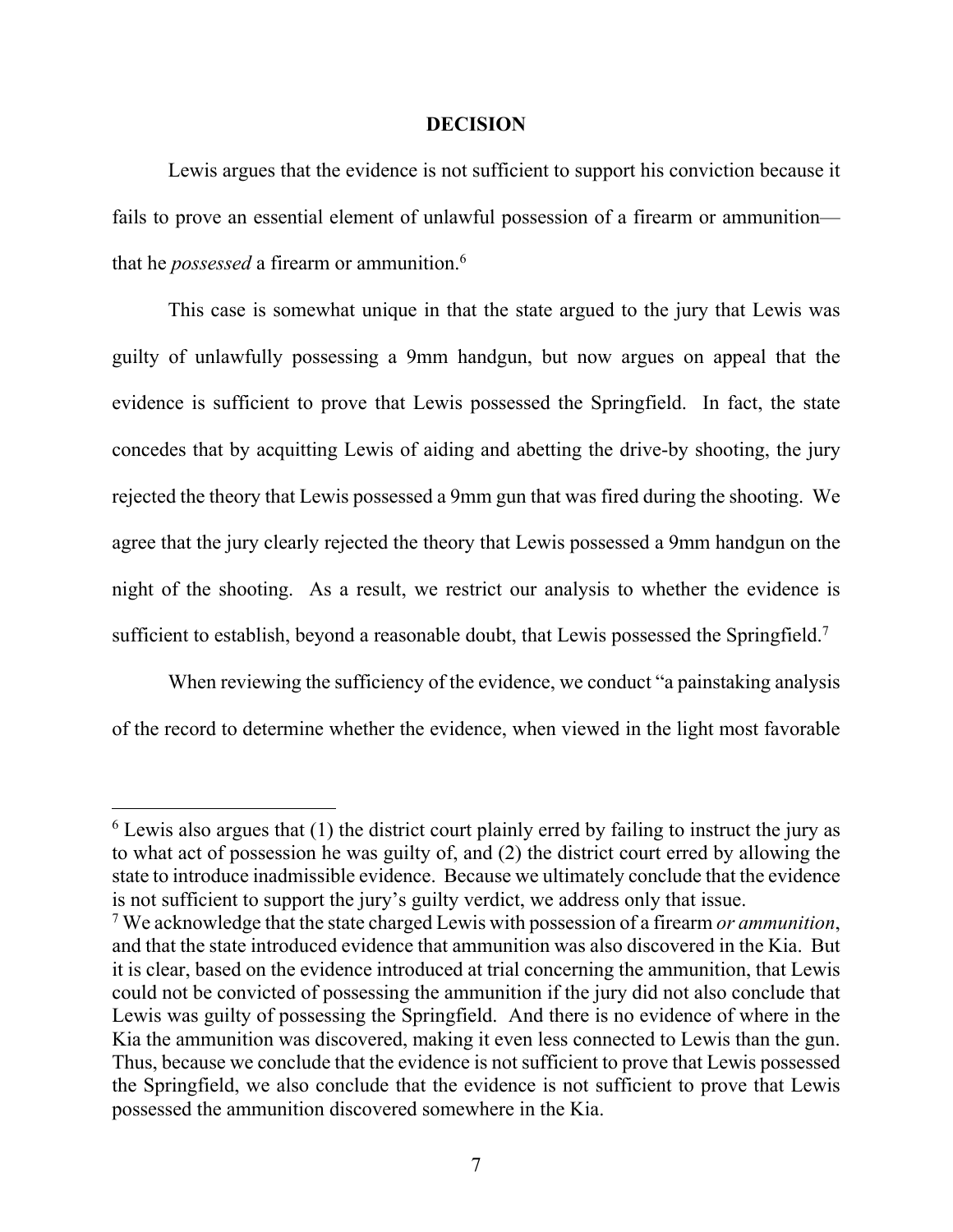to the conviction, was sufficient." *State v. Ortega*, 813 N.W.2d 86, 100 (Minn. 2012) (quotation omitted). We assume that "the jury believed the state's witnesses and disbelieved any evidence to the contrary." *State v. Caldwell*, 803 N.W.2d 373, 384 (Minn. 2011) (quotation omitted). "[W]e will not disturb the verdict if the jury, acting with due regard for the presumption of innocence and the requirement of proof beyond a reasonable doubt, could reasonably conclude that the defendant was guilty of the charged offense." *Ortega*, 813 N.W.2d at 100.

Lewis's conviction is based on circumstantial evidence. When the conviction is based on circumstantial evidence, we conduct a two-step analysis. *State v. Harris*, 895 N.W.2d 592, 601 (Minn. 2017). First, we identify the circumstances proved at trial, disregarding evidence that is not consistent with the jury's verdict. *Id.* Second, we consider the inferences that can be drawn from the circumstances proved. *Id.* We give no deference to the jury's choice among reasonable inferences at this second step. *Id.* The evidence is sufficient if the circumstances proved, viewed as a whole, are "consistent with a reasonable inference that the accused is guilty and inconsistent with any rational hypothesis except that of guilt." *Id.*

Before beginning this two-step analysis, we review the law governing possession. Possession can be either actual or constructive. *State v. Florine*, 226 N.W.2d 609, 610-11 (Minn. 1975). A person is in *actual* possession of an item if he has direct physical control over it—for example, if the person is holding it. *State v. Barker*, 888 N.W.2d 348, 353 (Minn. App. 2016). A person is in *constructive* possession of an item if the item is found in a place under his exclusive control to which other people do not normally have access,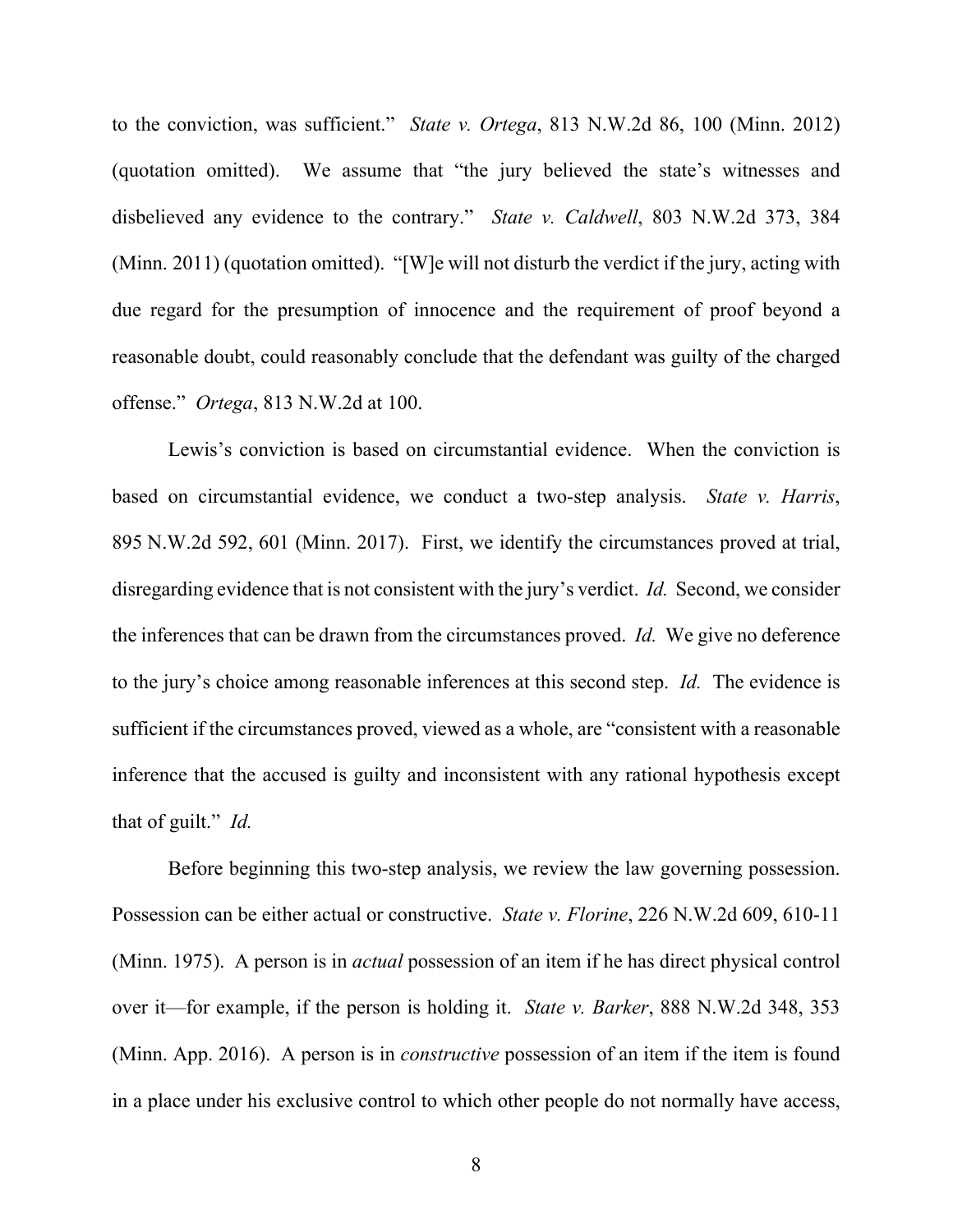or if it is found in a place to which other people do have access, there is a strong probability inferable from other evidence that the person was consciously exercising dominion and control over it. *Florine*, 226 N.W.2d at 611. Here, Lewis was not in actual possession of the Springfield. And the Springfield was found in a place to which other people had access. Thus, the state could only prove Lewis's guilt by proving that Lewis consciously exercised dominion and control over the Springfield.

Possession may also be exclusive or joint. *Ortega*, 770 N.W.2d at 150. But, generally, the defendant's mere presence in an area, occupied by multiple people, where an item is found is not sufficient to demonstrate that the defendant possessed that item. *State v. Lorenz*, 368 N.W.2d 284, 288 (Minn. 1985); *see also Harris*, 895 N.W.2d at 602-03 (concluding that evidence was insufficient to prove that driver possessed handgun lodged into headlining near sunroof when there were two other passengers in the car).

With this legal backdrop in mind, we turn to the first step in evaluating the sufficiency of the evidence—to determine the relevant circumstances proved. The circumstances proved relevant to Lewis's possession of the Springfield are as follows:

(1) Lewis, McLane, and a third person were present in the Kia outside the residence. (2) McLane was driving the Kia, Lewis was in the front passenger seat, and an unidentified person was in the rear passenger seat. (3) A shooting occurred at the residence. (4) Police found 13 .45-caliber discharged cartridge casings and one live .45-caliber round at the scene of the shooting, across the street from the residence. (5) Police also found a grouping of 9mm discharged cartridge casings across the street from the residence. (6) Lewis did not immediately put his hands up when police ordered him to do so and made movements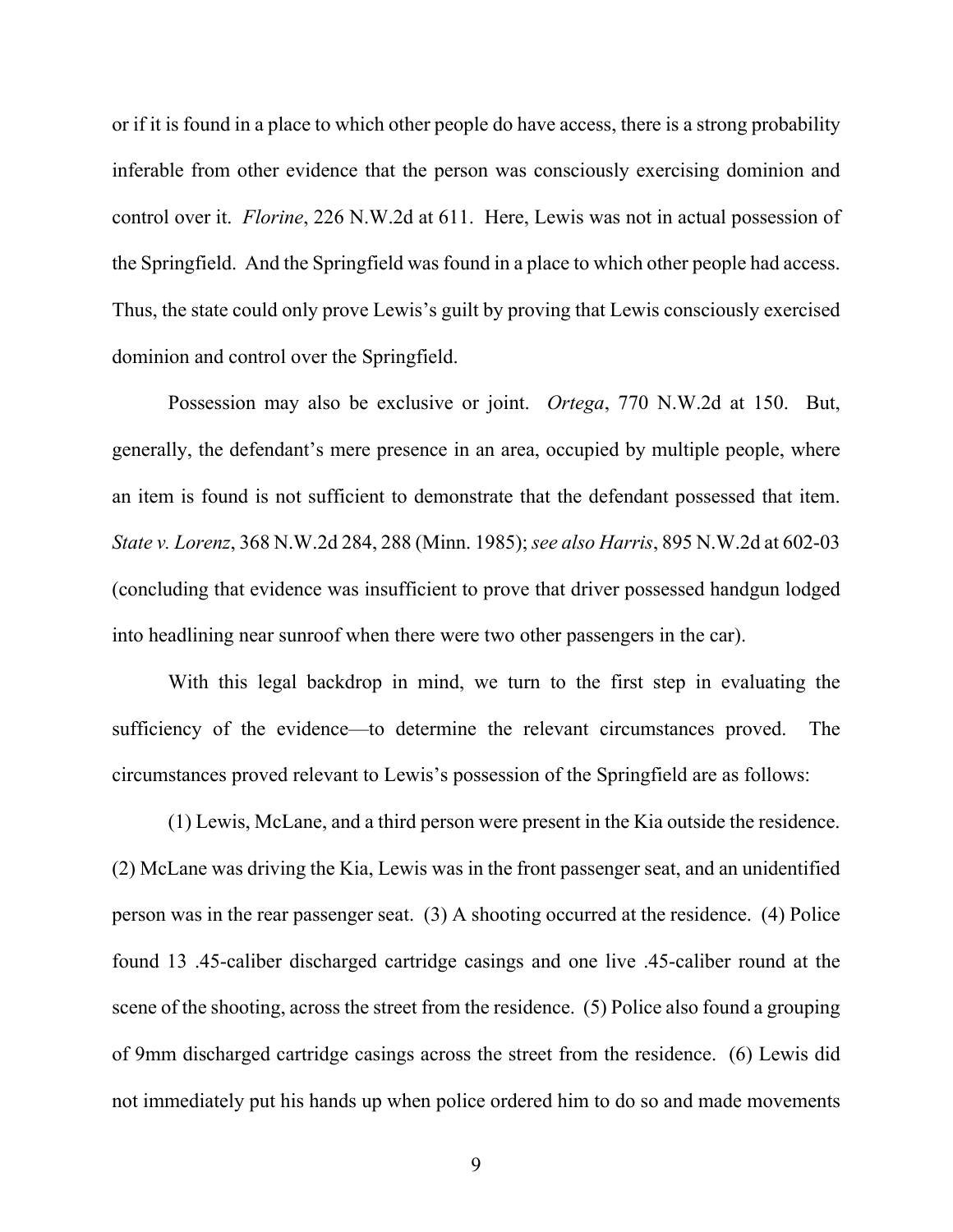in his seat towards the front of the Kia. (7) Lewis fled from police on foot after a short car chase. (8) Police found a .45-caliber Springfield handgun in the rear passenger area of the Kia. (9) Police also found a box of .45-caliber ammunition that was missing 14 rounds, a bottle of alcohol, and two cellphones. (10) McLane's DNA matched the major DNA profile found on the Springfield. (11) Lewis's DNA was on the alcohol bottle and his fingerprints were found on the car. (12) Police found Lewis's black jacket in a nearby shed after Lewis fled from police on foot. (13) Lewis initially told police that he was not present for the shooting, but eventually admitted that he was. (14) Lewis knew that McLane had a gun in the Kia.

Our second step in evaluating the sufficiency of the evidence is to determine whether the circumstances proved are "consistent with a reasonable inference that the accused is guilty and inconsistent with any rational hypothesis except that of guilt." *Harris*, 895 N.W.2d at 601. The parties disagree over both prongs of this step.

The state argues that the circumstances proved are consistent with a reasonable inference that Lewis possessed the Springfield based on his presence in the vehicle, his movements in the front passenger seat, his proximity to the Springfield, his knowledge that the Springfield was in the Kia and was used in the drive-by shooting, and Lewis's decision to flee from police and initially be untruthful in his interview. Lewis argues that the circumstances proved do not support a reasonable inference that he exercised dominion and control over the Springfield.

We conclude that the circumstances proved support a reasonable—though not particularly strong—inference of guilt. There are many circumstances that may support an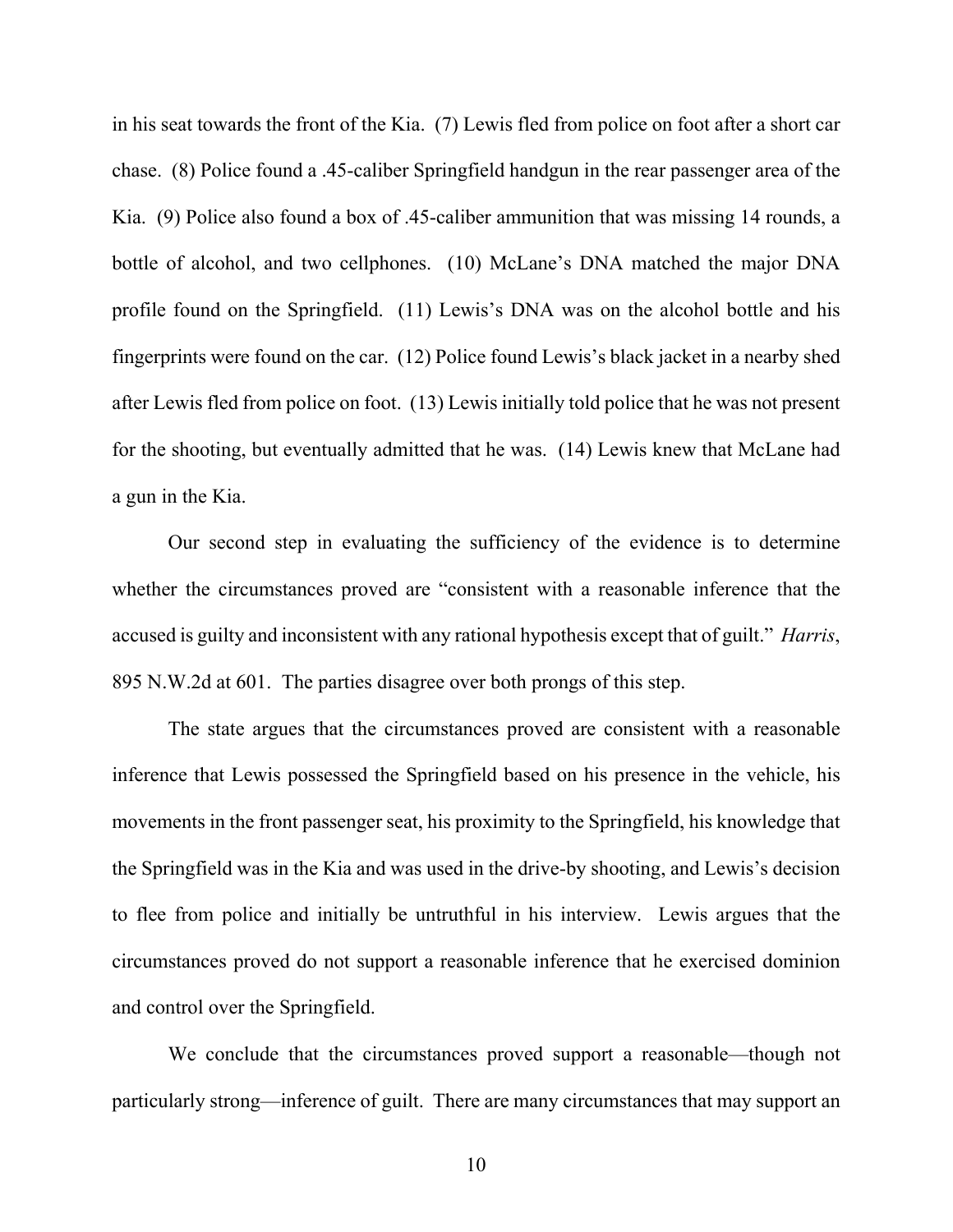inference that a defendant exercised dominion and control over an object. Proximity to the item is one consideration. *State v. Sam*, 859 N.W.2d 825, 834 (Minn. App. 2015). Evidence that the defendant handled the item is another. *State v. Arnold*, 794 N.W.2d 397, 401 (Minn. App. 2011). And evidence of the defendant's knowledge of the item should also be considered. *Harris*, 895 N.W.2d at 602-03. Here, the circumstances proved demonstrate that Lewis was in close proximity to the Springfield, knew that the Springfield was in the vehicle, and evaded police after the shooting by fleeing and not immediately being truthful in his police interview. These circumstances are sufficient to establish a weak, but reasonable, inference that Lewis exercised some level of dominion and control over the Springfield.

The circumstances proved, however, do not foreclose all reasonable inferences of innocence. To support a conviction, "[c]ircumstantial evidence must form a complete chain that, as a whole, leads so directly to the guilt of the defendant as to exclude beyond a reasonable doubt any reasonable inference other than guilt." *State v. Hanson*, 800 N.W.2d 618, 622 (Minn. 2011). Here, it is reasonable to infer from the circumstances proved that Lewis, although he was aware of McLane's Springfield and was present for the shooting, did not exercise dominion and control over it. In reaching this conclusion, we observe that, although it would be possible for the three occupants to jointly possess the Springfield, Lewis was the *most unlikely* to have exercised dominion and control over it. McLane's DNA was found on the gun. The unidentified backseat passenger was sitting behind where police ultimately found the gun. Although Lewis was present in the vehicle and aware of the Springfield, he did not participate in the drive-by shooting that occurred.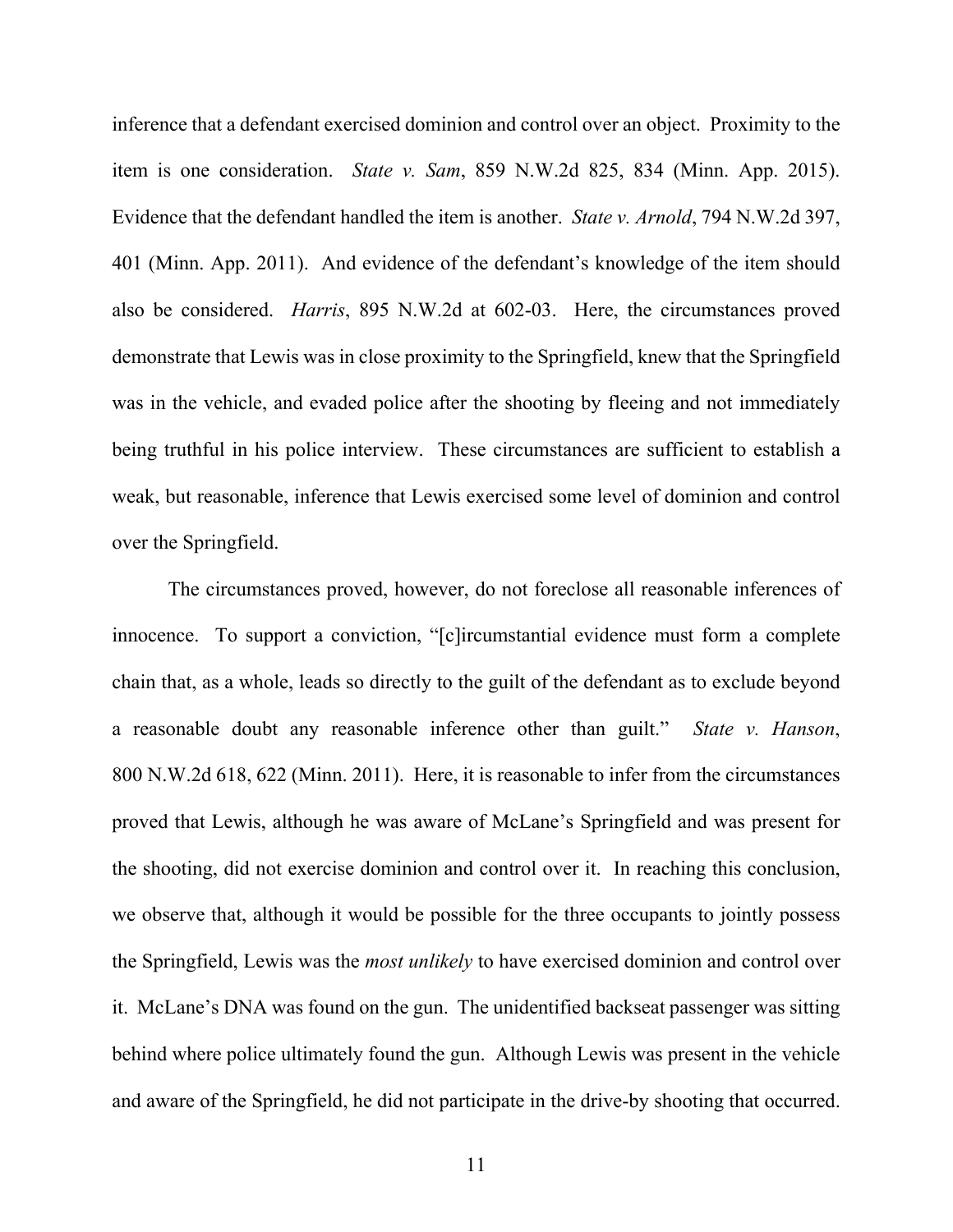There is no DNA evidence linking Lewis to the Springfield, and therefore no evidence suggesting that Lewis handled it. $8$  Simply put, the evidence does not form a "complete chain" leading so directly to the conclusion that Lewis exercised dominion and control over the Springfield such that it is unreasonable to infer that he did not. *Id.*

The state's argument to the contrary runs headlong into *Harris*, another case involving a firearm discovered in a vehicle occupied by multiple people. 895 N.W.2d 592. When police clearly attempted to stop the vehicle that Harris was driving, Harris continued driving for several blocks. *Id.* at 596. Police saw movement in the vehicle as Harris continued to drive. *Id.* When stopped, Harris complied with the officers' command to raise his hands, but at some point, Harris lowered his hands below the window. *Id.* at 597. When instructed to raise his hands again, Harris complied. *Id.* Police ultimately searched the vehicle and discovered a handgun lodged into the headlining of the car, behind a sunroof. *Id.* The butt of the gun was protruding from the headlining. *Id.* On the gun, police found a DNA mixture of five or more persons' DNA. *Id.* About 75% of the general population could be excluded from being a contributor to the DNA mixture, but Harris and the other two occupants could not be excluded. *Id.* The jury found Harris guilty of possessing the firearm. *Id.* at 596-97.

The supreme court disagreed and reversed the conviction. The court noted that the theory that Harris fled to allow time to hide the firearm was not the only reasonable

<sup>&</sup>lt;sup>8</sup> To the extent that the state argues that Lewis's movements in the Kia suggest that he handled the gun and attempted to hide the Springfield under the seat, we conclude that Lewis's movements in the vehicle are not probative to his possession of the Springfield because Lewis leaned *away* from where the Springfield was eventually located.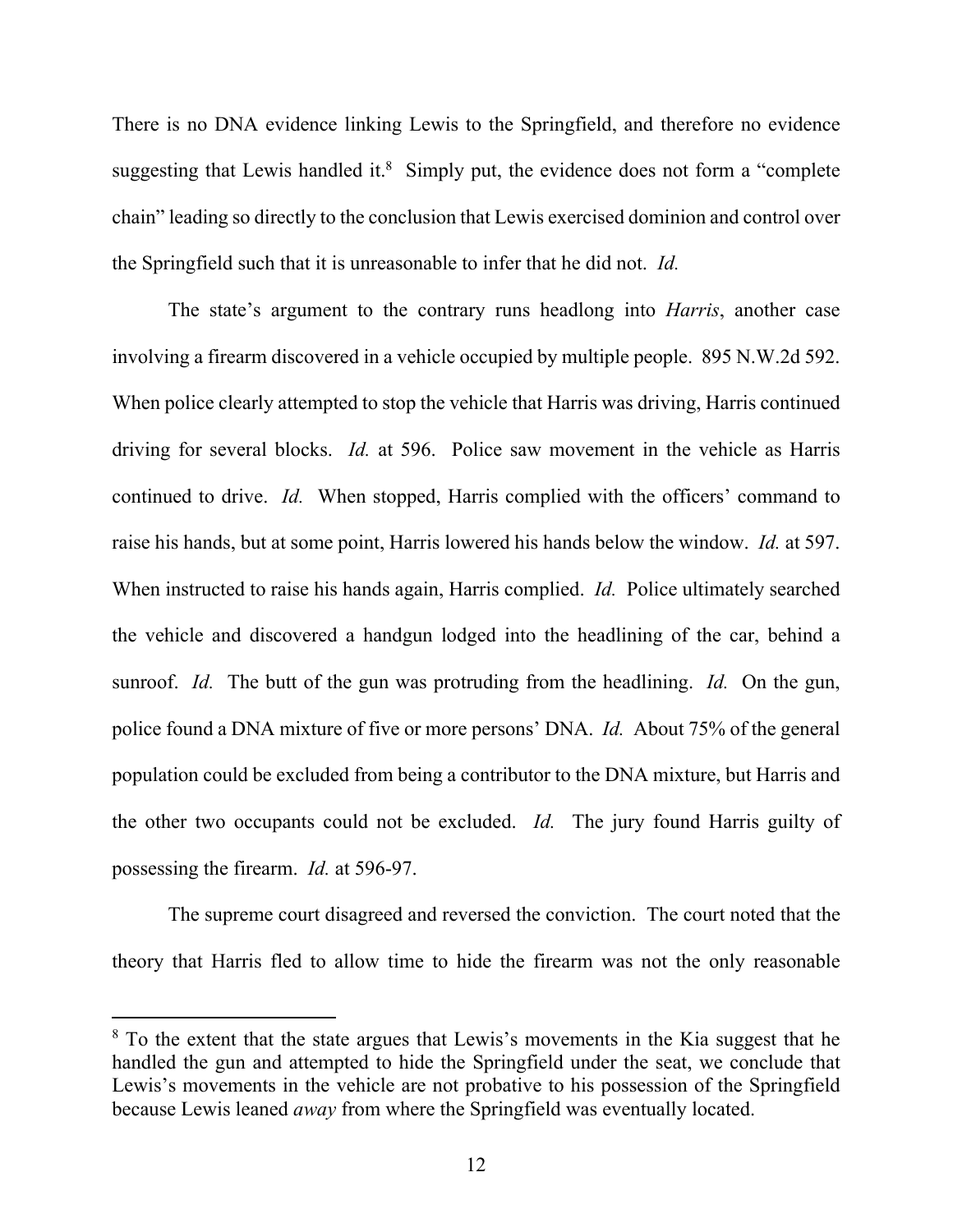hypothesis for why Harris fled; it was reasonable to infer that Harris fled because he was aware of a warrant for his passenger's arrest. *Id.* at 603. Nor did the circumstances foreclose an inference that Harris was unaware of the gun. *Id.* at 602. Other critical facts in the supreme court's analysis were that (1) Harris did not own the car; (2) the presence of others in the car; (3) there was no evidence that a lay person would have recognized the butt of the gun protruding from the headlining, which was behind the driver (Harris); (4) there was no evidence that Harris ever reached toward the sunroof; and (5) the DNA evidence was not particularly strong and did not exclude the other passengers in the car. *Id.* at 602-603.

We acknowledge the factual distinctions between this case and *Harris*. But these distinctions cut both ways and guide us to the conclusion that, as in *Harris*, the circumstances proved do not foreclose a rational inference that Lewis is innocent. Unlike in *Harris*, Lewis's knowledge of the Springfield in the Kia is a circumstance proved. But as in *Harris*, there are reasonable, alternative explanations for Lewis's elusive behavior after the incident—it is reasonable to infer that Lewis attempted to elude police because he was concerned they would erroneously believe, based on his presence in the car, that he was involved in the drive-by shooting.<sup>9</sup>

<sup>&</sup>lt;sup>9</sup> The state places particular emphasis on Lewis's flight. While Lewis was more successful in eluding police—Harris merely failed to stop for several blocks and failed to totally comply with police directives to raise his hands—his *motivation* for fleeing is the key factor in considering whether his flight is evidence of guilt. Because it is reasonable to infer that Lewis fled for reasons other than that he would be caught in possession of a firearm, the success of his flight is not particularly important to the sufficiency of the evidence supporting his conviction.